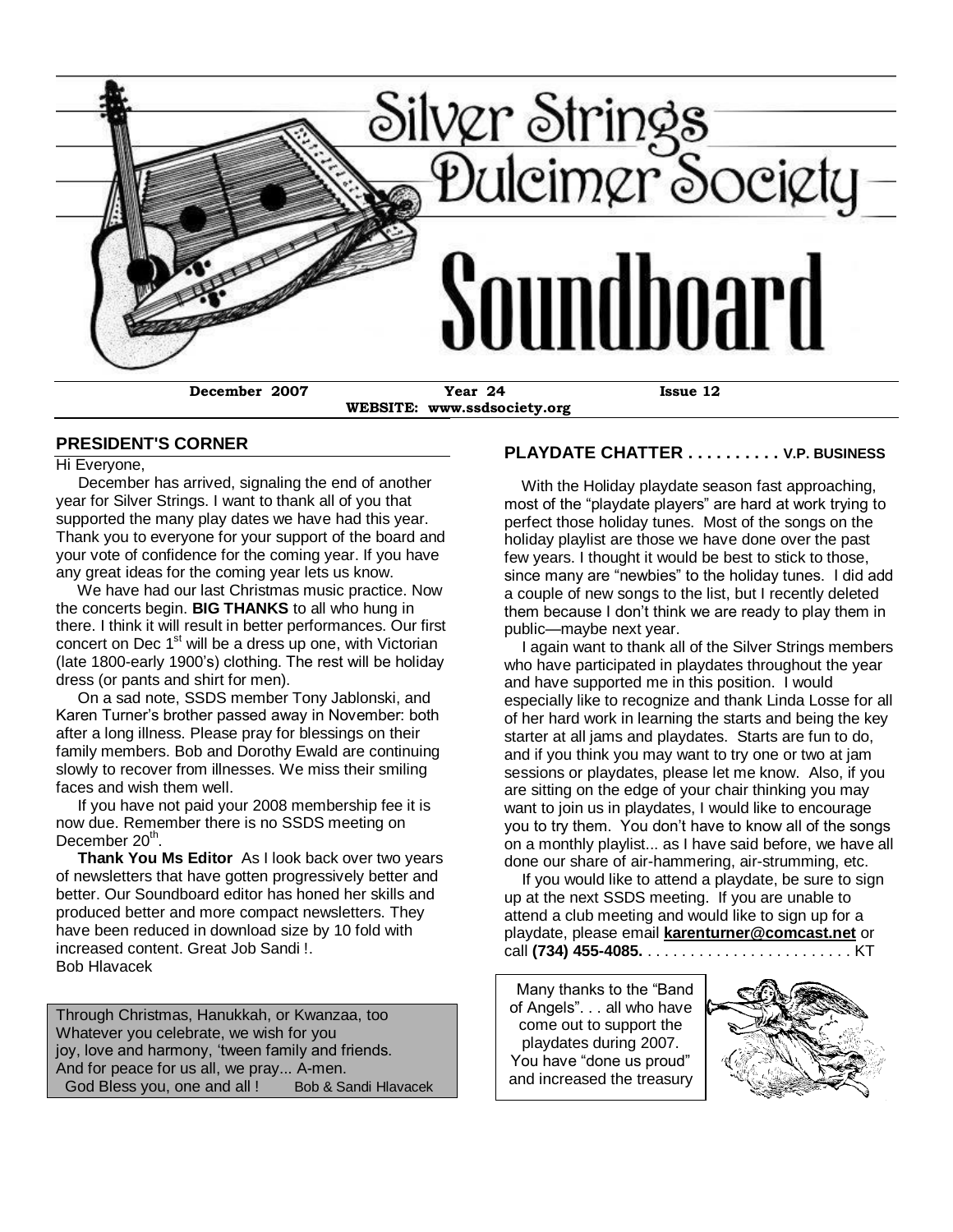## **S S D S 2007 Holiday Play List**

| Key                     | Tune                            | Times   |
|-------------------------|---------------------------------|---------|
| G                       | Jingle Bells                    | $Ch+2$  |
| olololololololo         | Red Wing                        | Зx      |
|                         | Away In The Manger              | Зx      |
|                         | Deck The Halls                  | 3x      |
|                         | Red Apple Rag                   | 3x      |
|                         | Hark! The Herald Angels Sing    | Зx      |
|                         | Winter Wonderland               | 2x      |
|                         | <b>Whiskey Before Breakfast</b> | Зx      |
|                         | <b>Silver Bells</b>             | 3x      |
| $rac{\overline{G}}{D}$  | Joy To The World                | 3x      |
|                         | Angleworm Wiggle                | Зx      |
| $\overline{\mathsf{G}}$ | Let It Snow                     | 2x      |
| $\overline{D}$          | <b>Festival Rag</b>             | 3x      |
| $\overline{D}$          | Rudolph The Red Nosed Reindeer  | 2x      |
| $\frac{G}{D}$           | Westphalia Waltz                | 2x      |
|                         | Up On The Housetop              | Зx      |
|                         | Simple Gifts                    | 3x      |
| $\overline{D}$          | <b>Frosty The Snowman</b>       | $2+end$ |
| G                       | Angels We Have Heard            | Зx      |
| G                       | Silver And Gold Two-Step        | 3x      |
| $\overline{\mathsf{D}}$ | <b>Silent Night</b>             | 3x      |
| G                       | We Wish You A Merry Christmas   | ChVCh   |

#### **BANKER OURS**

#### **Welcome New members:**

Tim and Amy Murphy............... (810) 282-6070 4204 Sheffield, ............... Royal Oak, MI 48077 tamurphy42@comcast.net Tim plays fiddle and mandolin Amy plays Mandolin, Mountain D, and Spoons

Diane Griffin..............................(734) 464-1969 15232 Knolson..................... Livonia, Mi 48154 Ladydi1@provide.net Diane plays Uke

## **LET'S CELEBRATE ! ! ! HAPPY BIRTHDAY:**

## **December…**

- 1….. Jim Bain
- 4….. Dave Lovelace
- 12.... Sharon Hall
- 13... Theresa Smith
- 15… Carol Balogh
- 25… Carol Harmon
- 31… Sandi Hlavacek



### **V.P. PROGRAMS\_\_\_\_\_\_\_\_\_\_\_\_\_\_\_\_\_\_\_\_\_\_\_\_\_\_**

 As we approach our busiest playing month of the year I want to remind people that our next meeting, Dec. 6, is at Good Hope Lutheran Church for a playdate. We will set up at 6:45 pm in the sanctuary, and play at 7:15. Immediately following the concert, we are invited to have dessert & coffee with the church members, which they have so graciously offered to provide for us in our regular meeting space. Afterward, anyone who wants to can jam into the night. Also... a reminder that we will not have our regularly scheduled meeting on Dec. 20<sup>th</sup> because it's so close to Christmas. We won't meet again until Jan. 3rd.

 I would like to take this opportunity to thank all of you for helping with clean-up and bringing desserts, we have never lacked enough goodies for our jam sessions, because of the generosity of you folks. **Thank you, thank you, thank you !!!.** My commitment to being so involved with Silver Strings and being a board member has helped me to grow as a musician, what a bonus! I look forward to 2008, continuing to grow as a musician, fun times at playdates, the friendships developed at the campout, and the camaraderie at our jam sessions.

 Have a very Merry Christmas and Happy New Year!

Linda Losse

## **MARK YOUR CALENDAR**   *Holiday playdates...*



| Dec.1SSDS Playdate. 1-2:00pm                    |
|-------------------------------------------------|
| Soroptimist Int'l. Holiday tea. Dearborn        |
| Dec.4SSDS Playdate. 7:30-8:30pm                 |
| Garden City Historical Museum. GardenCity       |
| Dec.6SSDS Concert for Good Hope Lutheran Church |
| Meet for set-up 6:45-7pm Concert at 7:15        |
| Dec.7SSDS Playdate 7:45-8:30 pm                 |
| Our Redeemer Lutheran Church. Dearborn          |
| Dec.11SSDS Playdate 1-1:45pm                    |
| Retired School Personnel. Dbn. Heights          |
| Dec.12SSDS Playdate. 12:45-1:30pm               |
| Retired School Personnel. Livonia               |
| Dec.13SSDS Playdate 12-1:00pm                   |
| Burger School (lunch@11). GardenCity            |
| Dec.16SSDS Playdate. 9-10:00am                  |
| Franklin Community Church. Franklin             |
| Dec.16SSDS Playdate 6-7:00pm                    |
| St. Richard's Church Westland                   |
| Dec.19.SSDS Playdate. 5-6:30pm                  |
| Rivergate Terrace Riverview                     |
|                                                 |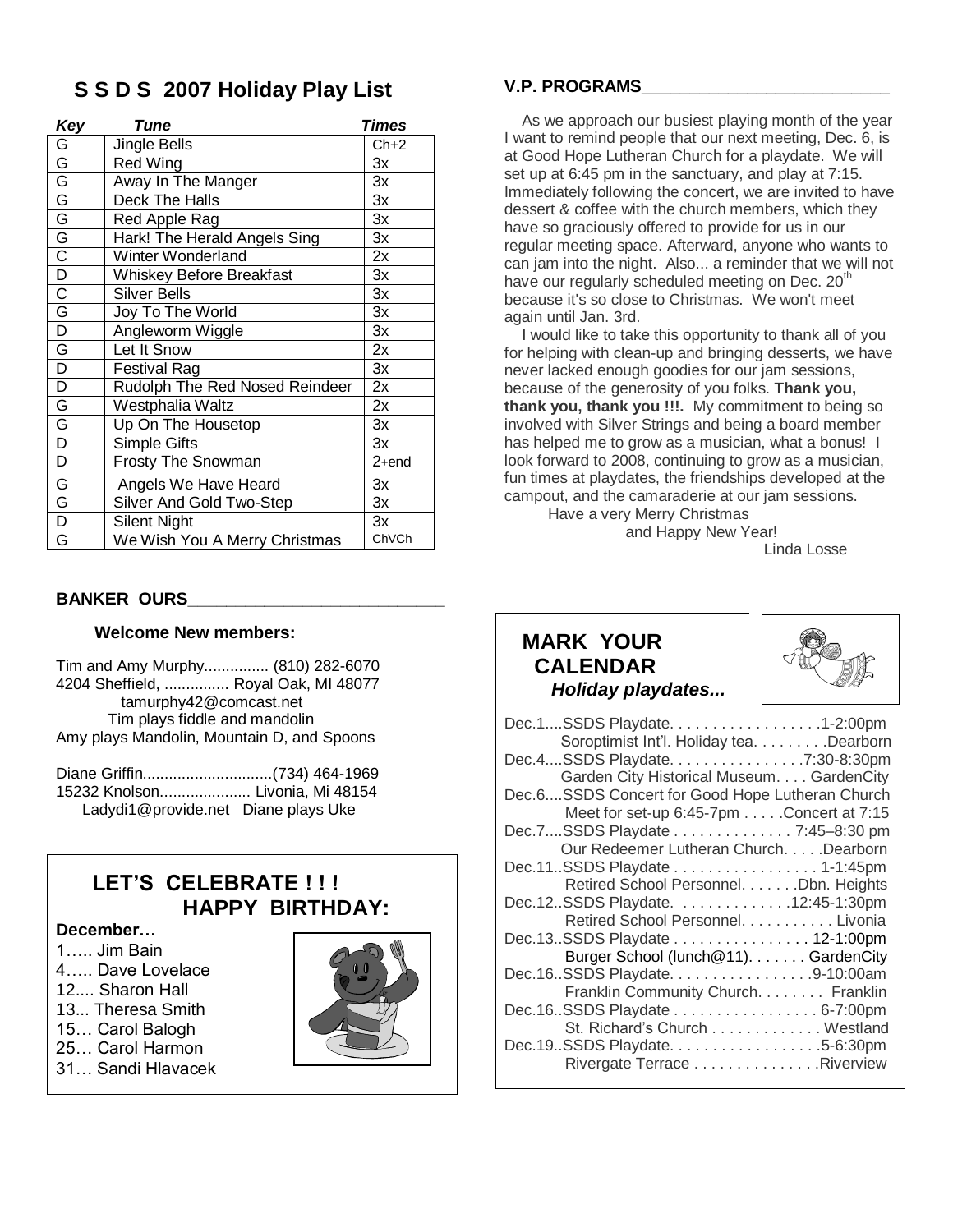## **GETTING TO KNOW YOU**



 When you come to a Silver Strings jam, you may often notice a lady with beautiful white hair, sitting in the back among the Kaiser Family, tapping her feet but not playing an instrument. The next time you do, say hello to Marilyn Catt.

 Marilyn joined SSDS a few years back when her daughter, Lynne Ellen Kaiser, and her grandchildren, Kelly and Greg Kaiser, became active in the group. Though you haven't seen Marilyn play an instrument, don't assume she's not a musician. She was an active church organist for over 40 years, and began playing for church while in elementary school. For many years she played piano for social and volunteer groups as well, and even taught her share of students. Now Marilyn is trying out the hammered dulcimer, and purchased her own at Evart in 2007.

 Marilyn was born and raised in Pennsylvania, where she met and married her husband Art. They had three boys and one girl before moving to West Virginia, and finally to Michigan in 1970. Marilyn's first job was as a mushroom mine worker, and her last was as a craft demonstrator at Greenfield Village, from which she retired in the 1980s.

 Art and Marilyn liked to travel extensively, and have been to every one of the 50 states and a number of foreign countries. She especially has enjoyed ElderHostel trips. Since Art's untimely death in 1999, shortly before their 50th wedding anniversary, Marilyn has continued to travel with her daughter and grandchildren.

 Marilyn is also an Advanced Master Gardener and is active with the Master Gardener Association of Wayne County. She's even taken a clowning class and volunteers at garden events as Tillie the Clown! And of course, you'll virtually always see Marilyn at any event where her grandchildren (including Ben Catt, a new member of SSDS) are performing!

 So say hi and introduce yourself. She's easy to spot… and when you hear someone in the back of a jam request "Ragtime Annie", you've probably heard Marilyn (or her crew) request her favorite tune!

# *THOUGHT FOR TODAY. . . . .*

 Having a dulcimer seems a bit like having a dog. We worry about getting it too hot or too cold, we maintain a comfortable bed (well-padded case and dust cover), we monitor the water dish (humidity level), buy it new toys (hammers), take time to interact (tune) regularly, feed it (dust it and clean the strings), exercise (play) it regularly, and in the end it can bring great joy to us and to others. (I took my dog into nursing homes, too.)

en de la construction de la construction de la construction de la construction de la construction de la constr

 **\* \* \* \* \* \* \***

## *SSDS 25th ANNIVERSARY CELEBRATION*

 **We are still accepting volunteers to help with the year of celebration of the 25th Anniversary of the Silver Strings Dulcimer Society. Come to help kick around ideas for ways to celebrate this milestone.** 

 **Do you like to browse through old scrapbooks and photo albums, digging out history? We have a place for you! Do you have a talent for writing, that would help put a history book together? We have a place for you! Are you an idea person who likes planning events? We have a place for you! Do you have contacts with past members who might like to join us in celebration? We have a place for you!**

 **Many hands make light work. Join the committee and help with whatever piece(s) that interest you. Please contact any board member or Sandi Hlavacek, datadoc@sbcglobal.net or (734)663-7974.** 



#### **TONY JABLONSKI REMEMBERED**

 When a child, Tony Jablonski taught himself to play the harmonica as he regularly "borrowed" (sneaked) his big brother, Walt's instrument. But Walt never heard him play till he was well over 60 years old.

 Tony took it seriously, and became very proficient, playing whenever he could. He played with groups in Jackson, Windsor, and Dearborn Heights, he founded the Garden City Harmonica Club, and was a part of Silver Strings for several years. He played with many small groups in Michigan, and even played on public TV. He pulled Walt into his musical world, and the two of them enjoyed hours of harmonica clubs and days of conventions together.

 Tony was known for his keen sense of humor, his talent for telling a really great story, and his music. He **always** had a harmonica in his pocket, ready to play. Tony's long battle with cancer ended November 13<sup>th</sup>, but his musical gifts will live on.